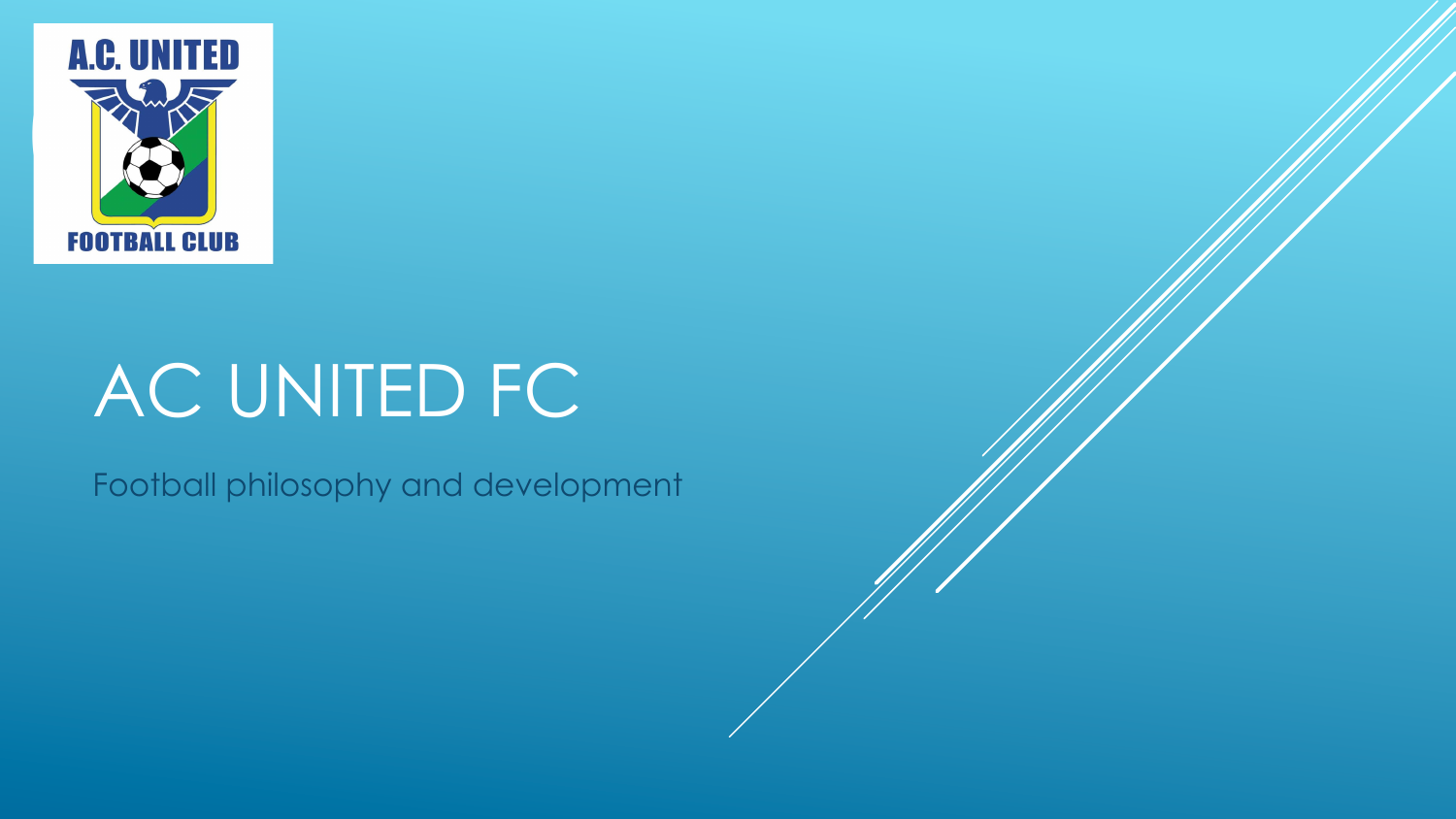#### **We expect all players, coaches, supporters and administrators to live our values on and off the field. We remember our values through the acronym PRIDE:**

- **Passion:** We instil love for the sport that encourages football for life.
- **Respect:** We respect fellow teammates, coaches, and the club, and support them to our utmost in our team endeavours. We also show the same respect to opponents and referees.
- **Integrity:** We act in a fair and consistent and transparent manner.
- **Dedication**: We expect all members to make a commitment to the club and to its teams (teamwork).
- **Excellence**: We set, work towards, and achieve the highest standards.



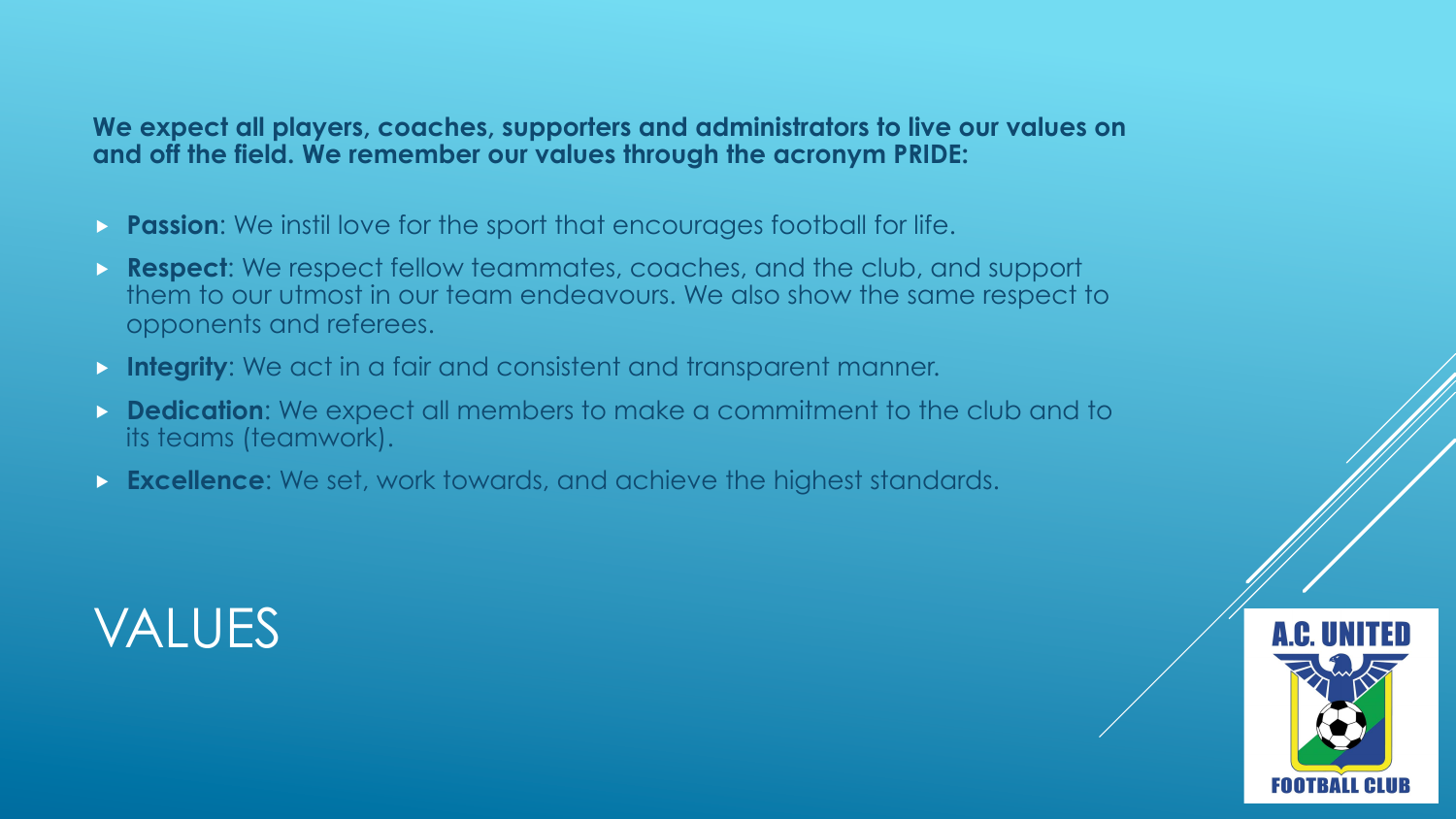#### **CULTURE**

- Standards, behaviour and personal conduct
- **Relationships between staff,** players, parents and external
- Code of conduct

#### **FOOTBALL APPROACH**

- **National curriculum**
- Coach development
- **Player development**
- Focus on 'home grown' talent

### FOOTBALL PHILOSOPHY PILLARS

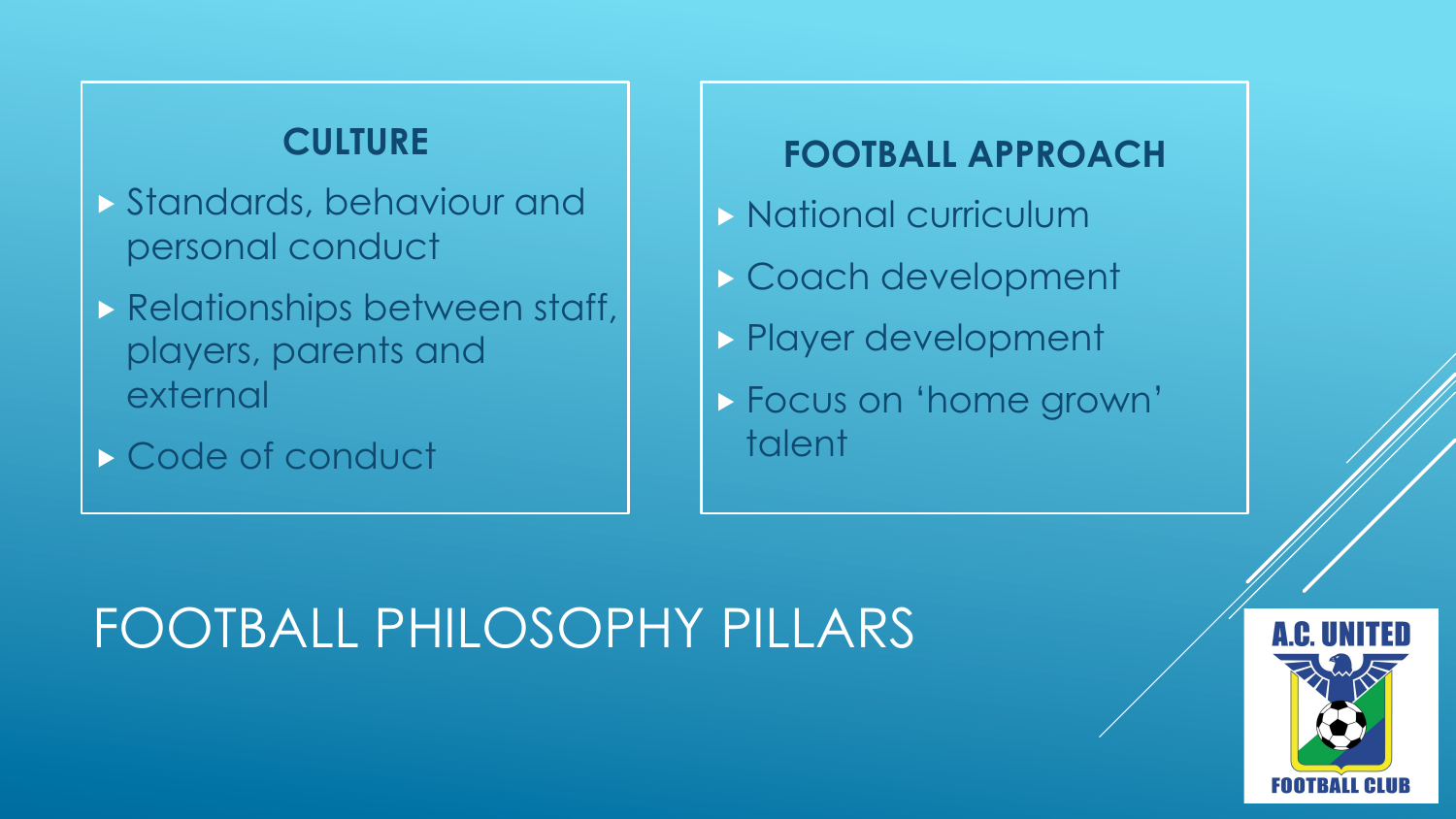The ACUFC philosophy provides a framework for great cultural values, and a contemporary approach to player development, coach development and style of play…

### WHY HAVE A CLUB FOOTBALL PHILOSOPHY ?

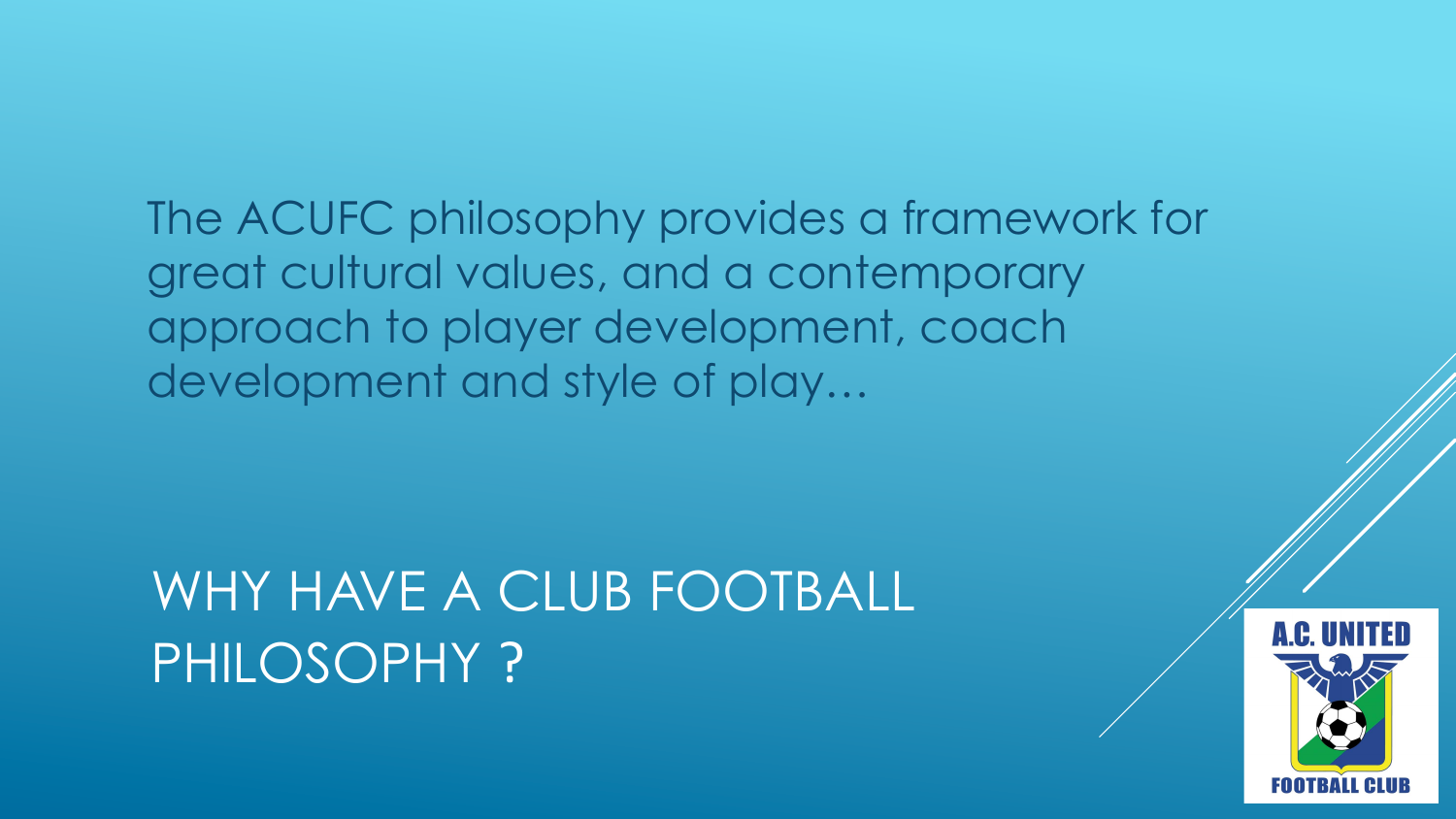### **EXPECTATIONS FOR COACHES (1)**

- Safety and well-being of players
- Delivery of appropriate content to the highest standard
- Assist in the development of the players personality, self confidence, motivation, concentration and communication skills
- Instil the highest possible standards to ensure players are pushing themselves to excel

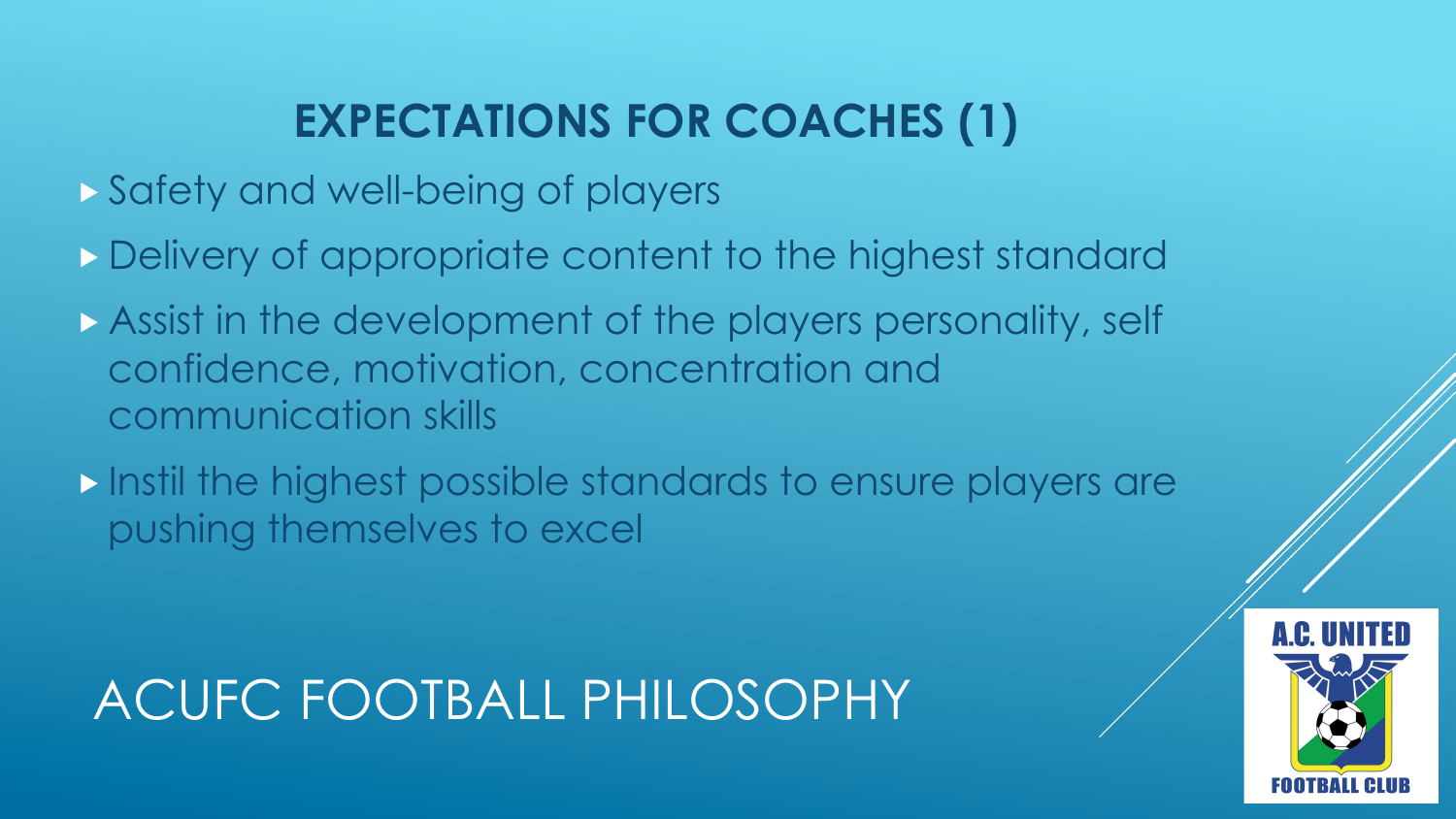### **EXPECTATIONS FOR COACHES (2)**

- **Demand good behaviour and personal conduct**
- Maintain and display high standards of behaviour and appearance, and lead by example
- **Complete the required reports and assessments**
- Develop a positive relationship with players and parents
- Work collegiately with other coaches and TD with the club vision as a focus

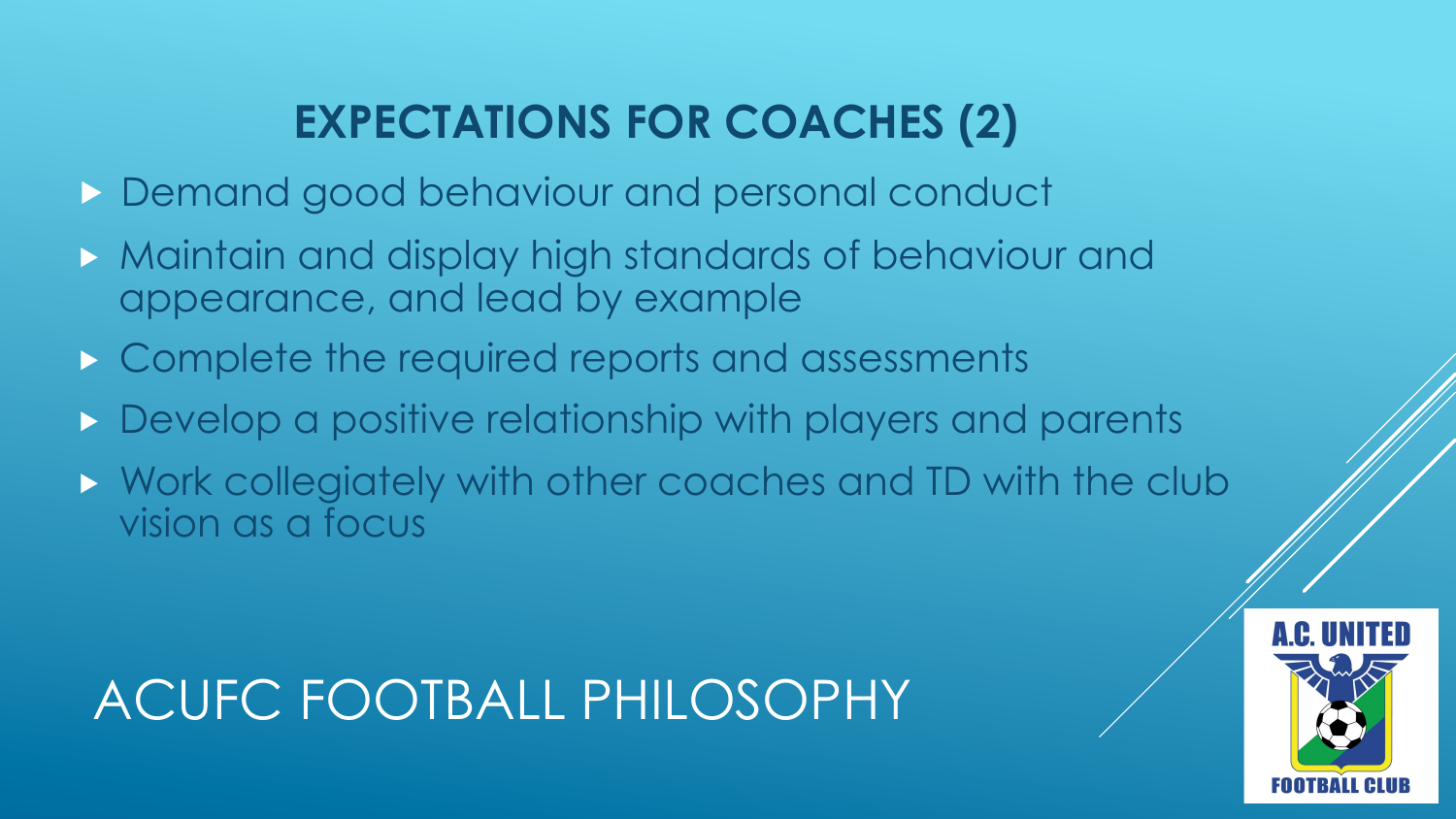### **EXPECTATIONS FOR PARENTS**

- **Contact with coaches and coaching staff**
- **Communication with coaches, coaching staff and** administrative staff
- **ACUFC Parent/Guardian Code of Conduct**
- **Etiquette at training, matches, tournaments**

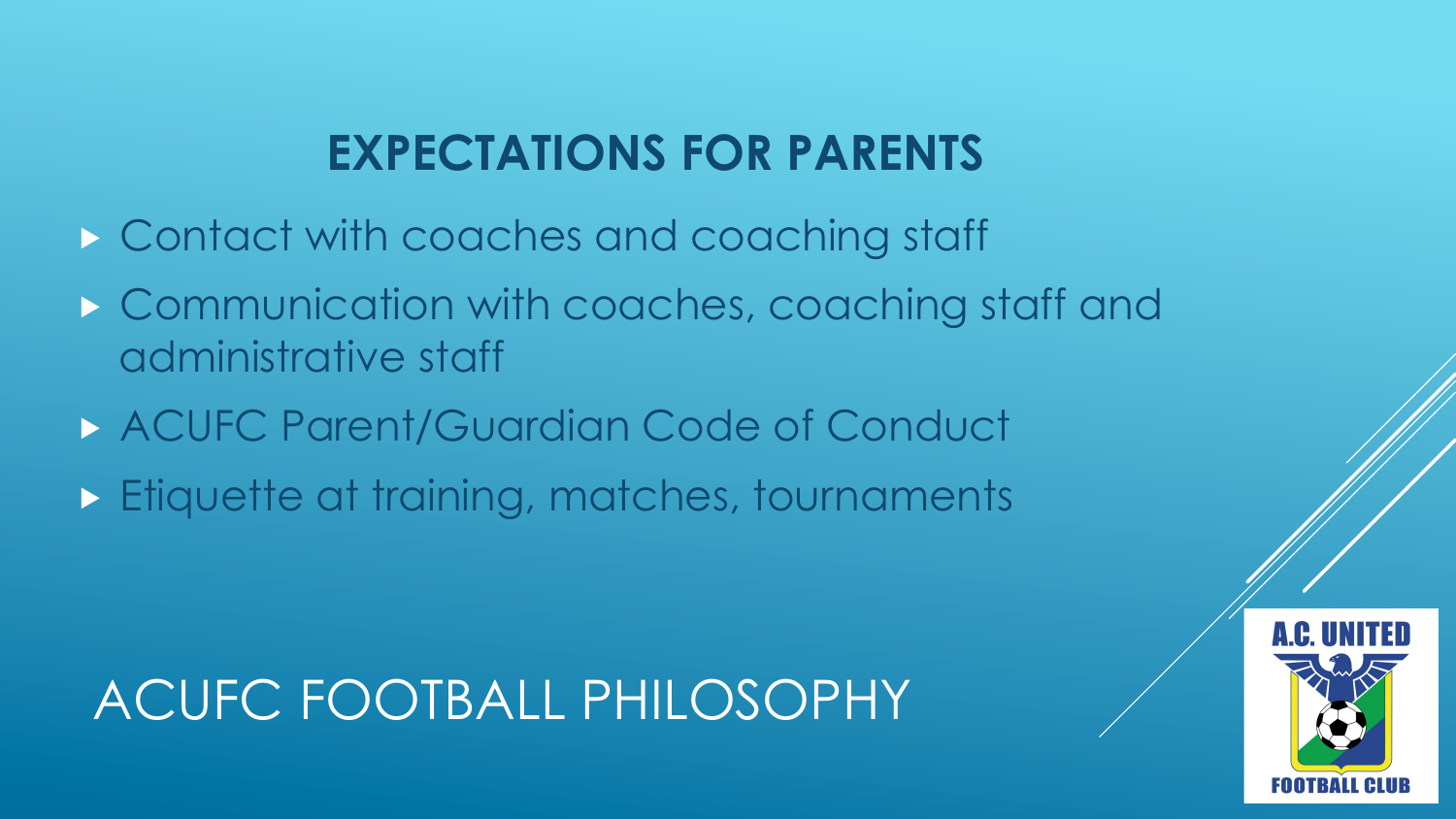### **ADMINISTRATION**

- Registration on Playfootball.com
- Working with vulnerable people certificate
- Coaches and team managers who are well supported
- Communication to parents and players
- **Handbook for parents and players**

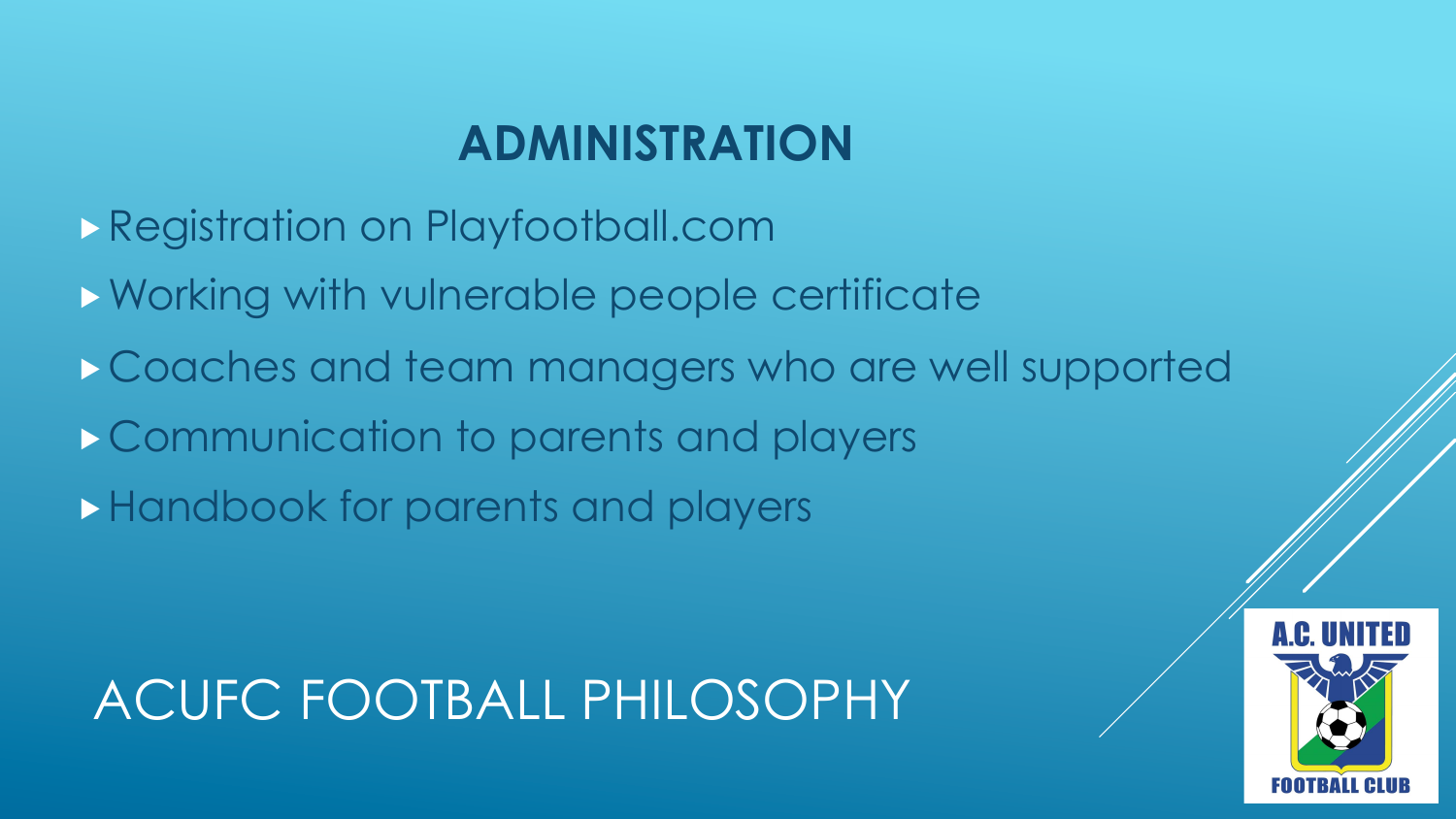#### **FOOTBALL APPROACH**

- Age and program related goals
- Game related approach
- Proactive style of play
- **Possession based approach (dominate through 'effective possession')**
- **Creative combination play**
- **Strong 'team mentality'**
- **Emphasis on technique before tactics**
- Guided discovery for players and coaches

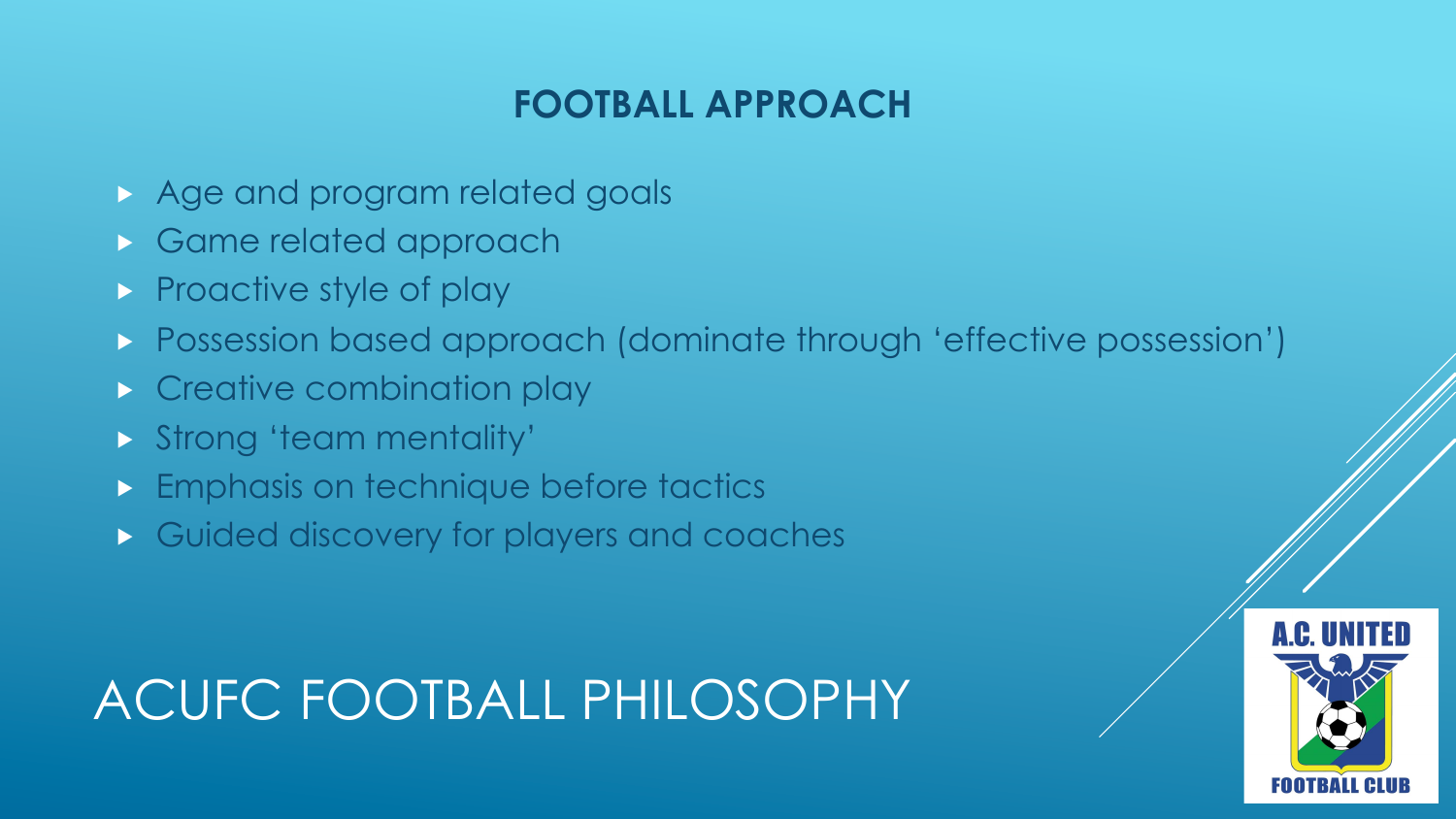#### **COACH EDUCATION AND DEVELOPMENT**

- Requirement and support for coaches to be accredited with AFC/FFA certification
- **Mentoring from senior coaches**
- ACUFC coaches working together as a team
- **Development opportunities**
- **NORGONAL WORKING WAS SEX THE STATE OF STATE IN STATE IN A WARFAULT STATE IN STATE IS NORGON STATE I** develop new coaches
- **Encourage female coaches**
- Significant focus on coach development

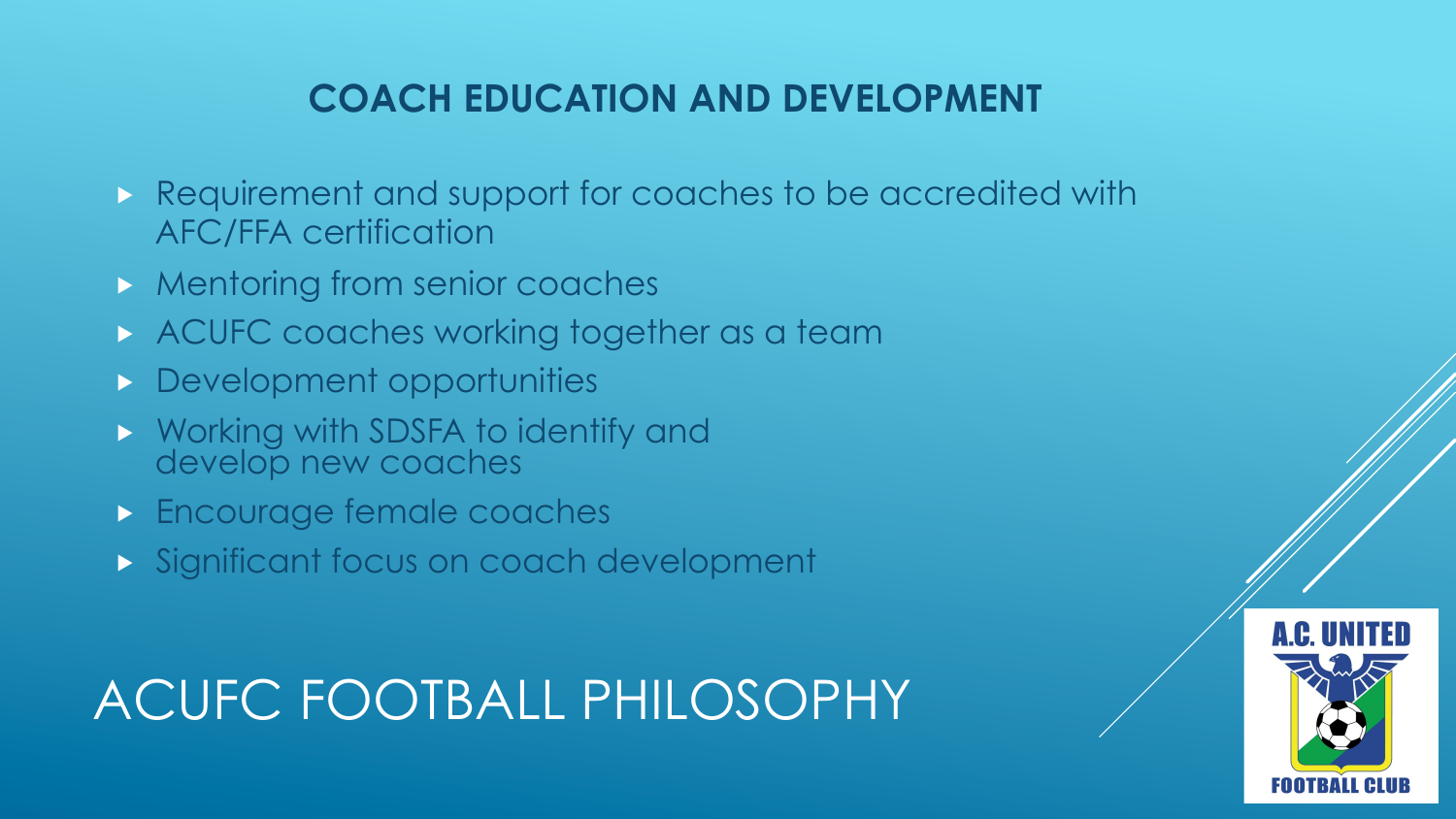### **COACHES MUST BE ABLE TO:**

- **Analyse football**
- **Define football moments**
- **Design and implement session to realise training aim**
- Understand "Holistic vs Isolated approach"
- **Communicate positively and effectively in an age** appropriate way

**Perception, decision making and execution vs Drills, lines, cones** 

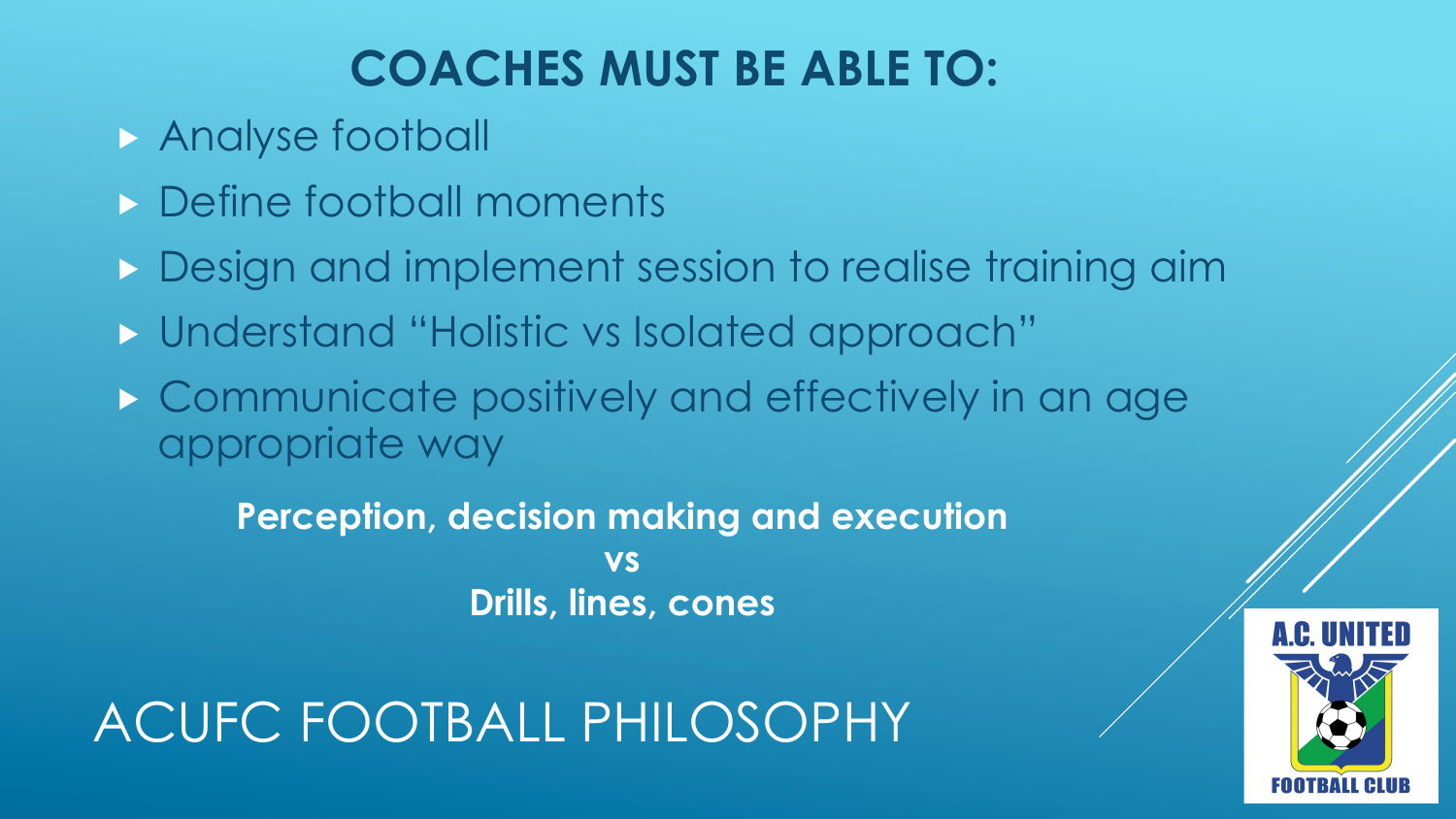#### **DEVELOPMENT PATHWAY**

The continued success of ACUFC requires the maintenance of a system that both nurtures homegrown talent and values coaches

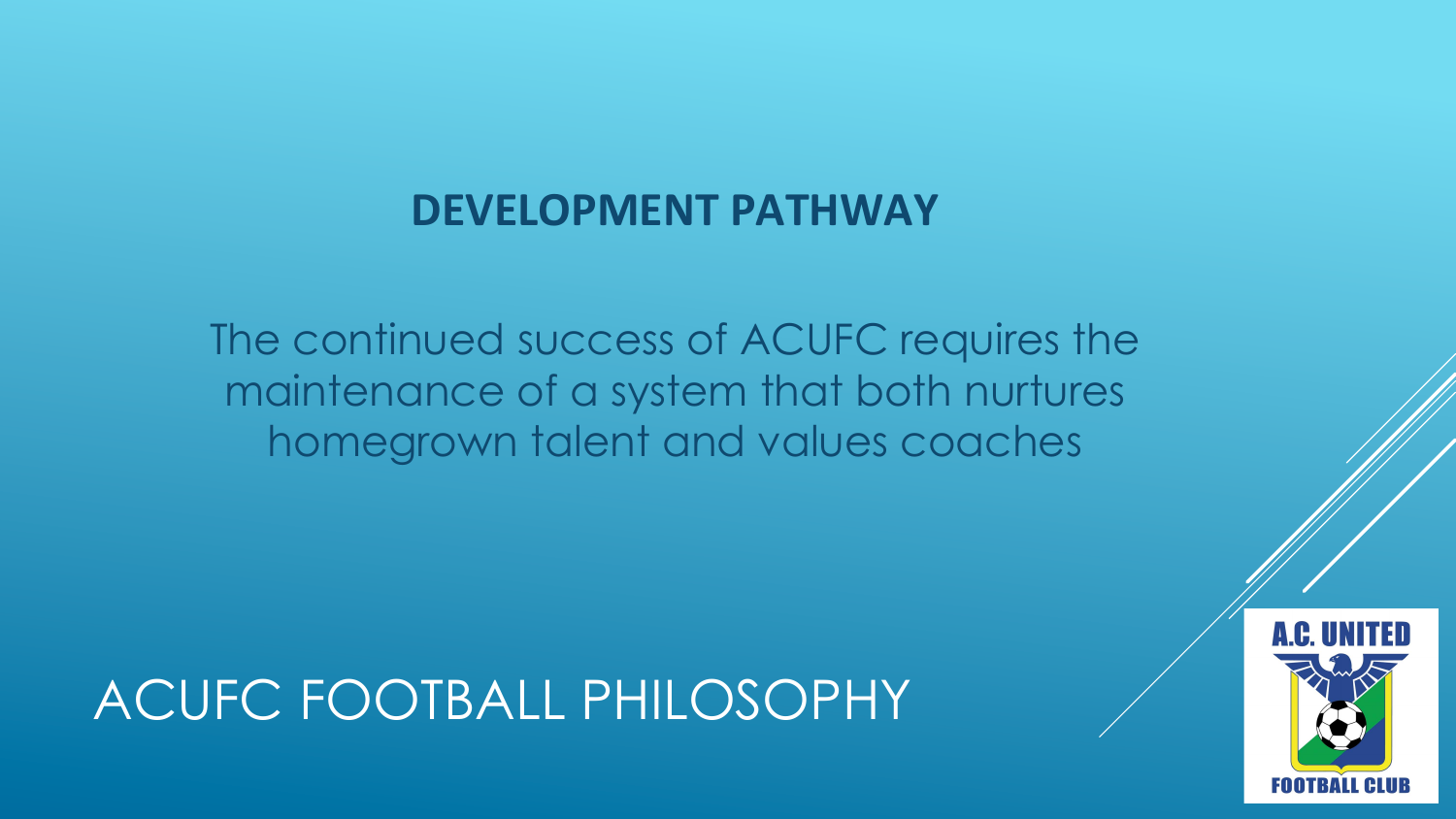The ACUFC Football Performance Program aims to assist players and coaches develop their skills and capabilities within a high performance environment in line with the FFA Curriculum and Whole of Football Plan

### FOOTBALL PERFORMANCE PROGRAM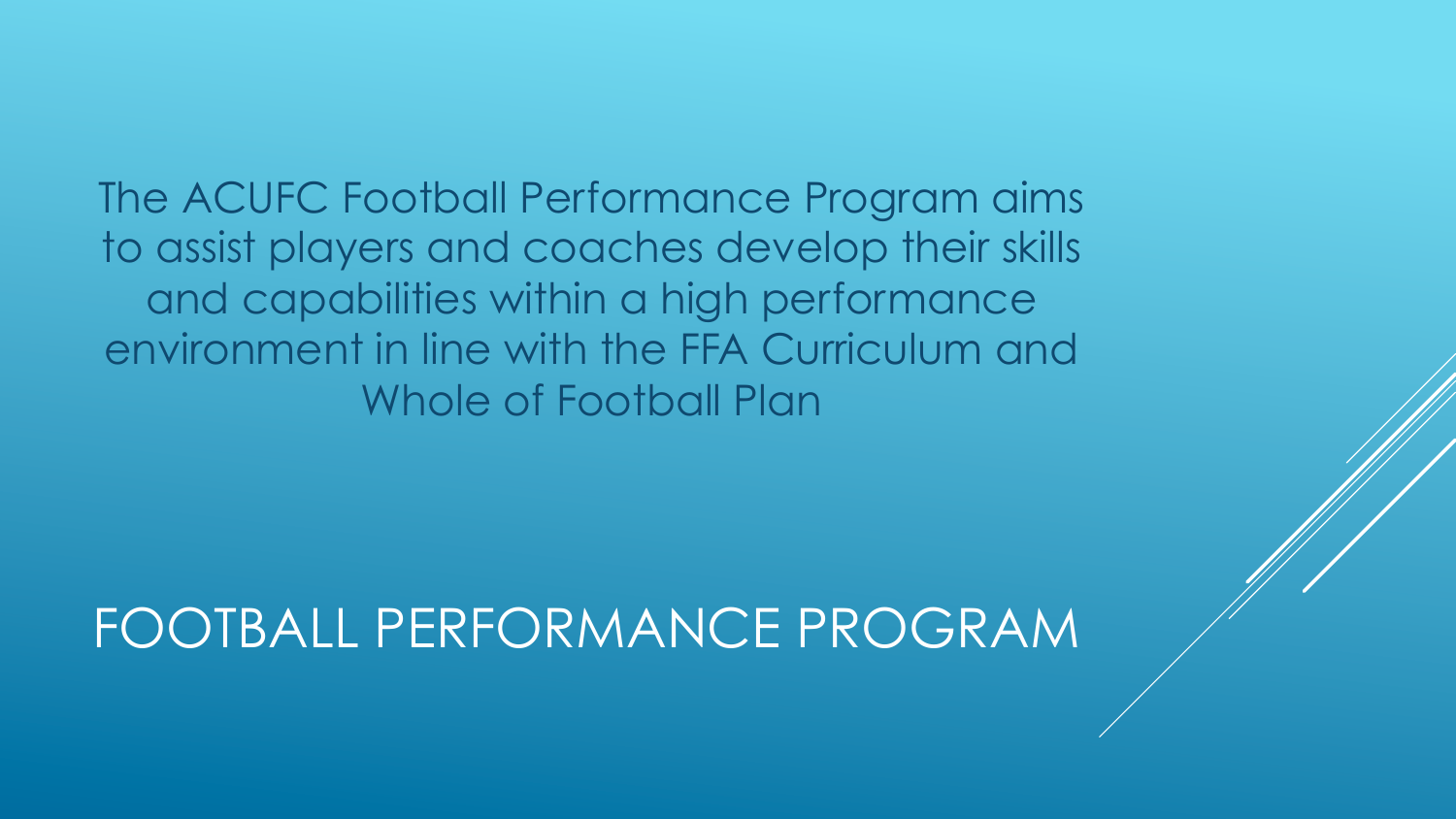## **Age and Program Related Goals**

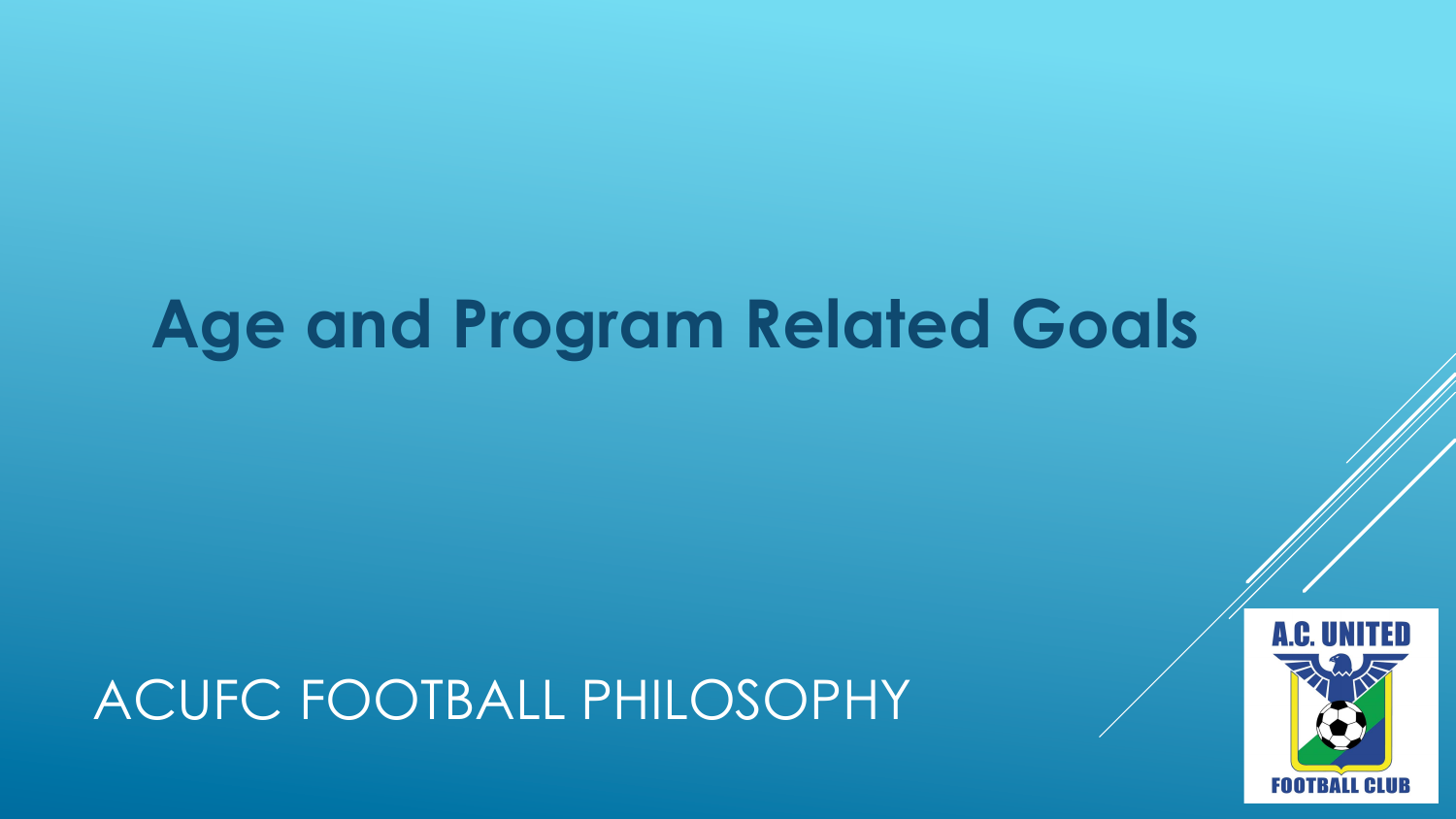#### **PATHWAYS Program Approach**

- Specialized age appropriate coaching
- **The BEST with the BEST**
- **Purposeful practice to 'automate' the core skills**
- **Development over results**
- Developing match winning players for ACUFC, NSW, and Australia

### SKILLS ACQUISITION TRAINING

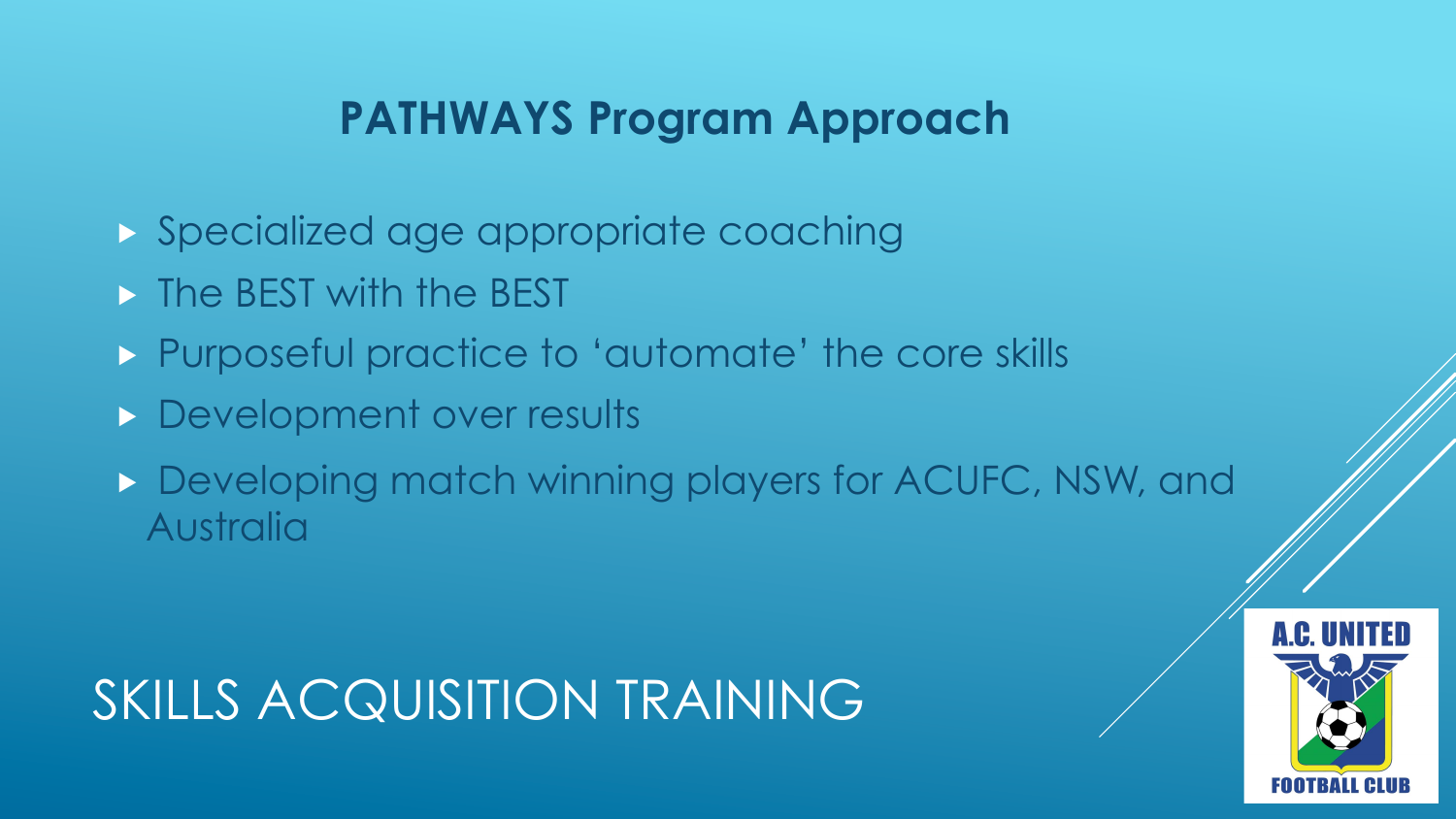#### **Competitive Teams**

#### **COACHING GOALS**

- Main moments in the game
- **Positional play**
- **Measure by results**

#### **TRAINING PROGRAM**

- **Training: 2 times per week**
- **Time/volume: 1.5 hours per** session

### PERFORMANCE PHASE